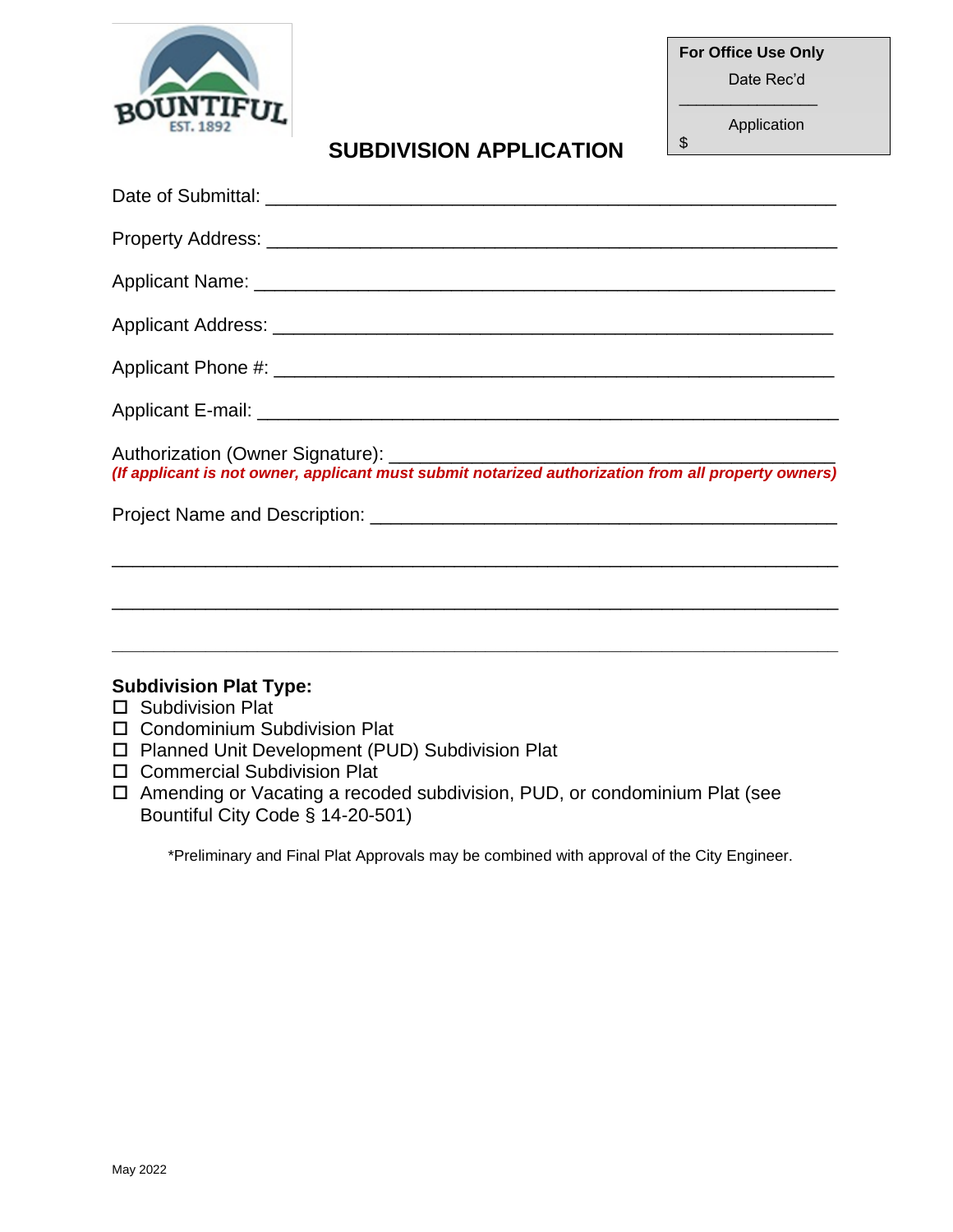# **Fees:**

| <b>Planning &amp; Engineering Department Fees:</b> |                                          |  |
|----------------------------------------------------|------------------------------------------|--|
| <b>New Subdivision Application</b>                 |                                          |  |
| Amended Subdivison Application                     | \$850                                    |  |
| <b>Plat Review</b>                                 | \$15 per Lot (Applies after First Review |  |
| (Subdivision/PUD/Condominium)                      | with Initial Application)                |  |
|                                                    | Fees per Davis County Recorder's Office  |  |
|                                                    | Mileage = Current IRS rate X 16 miles    |  |
| <b>Recording Fees</b>                              | (R/T)                                    |  |

# **PRELIMINARY PLAT SUBMITTAL REQUIREMENTS (Bountiful City Code § 14-20-202)**

- A. The subdivider of a proposed subdivision shall submit to the Bountiful City Engineer a preliminary subdivision plan containing the following information:
	- 1. The name and address of the subdivider and the engineer or surveyor preparing the plat.
	- 2. The proposed name of the subdivision.
	- 3. The legal description of the proposed subdivision.
	- 4. A scaled drawing (not smaller than one hundred (100) feet to one (1) inch) of the subdivision, illustrating the boundaries, lot lines, streets, easements, all areas to be dedicated to the public, natural hazards, flood zones and other important features to be contained within the subdivision, with sufficient information to locate accurately the property shown in the plan.
	- 5. The location, width, and other dimensions of all existing or platted streets, and other important features actually existing within the subdivision, such as water courses, buildings, power lines, storm drains, water and sewer lines, exceptional topography and any other notable features.
	- 6. Existing sanitary sewers, storm drains, water supply mains and culverts within the subdivision, if any, shall be shown on the plat.
	- 7. A north point arrow, scale bar, and date.
	- 8. The plat shall show existing and proposed contours of the entire proposed development at two (2)-foot intervals for average slopes less than ten percent (10%) grade, and five (5)-foot intervals for averages slopes over ten percent (10%) grade.
	- 9. For developments in the Residential Foothill Subzone, the subdivider shall submit a plat or detail drawings of each lot, drawn at a scale no greater than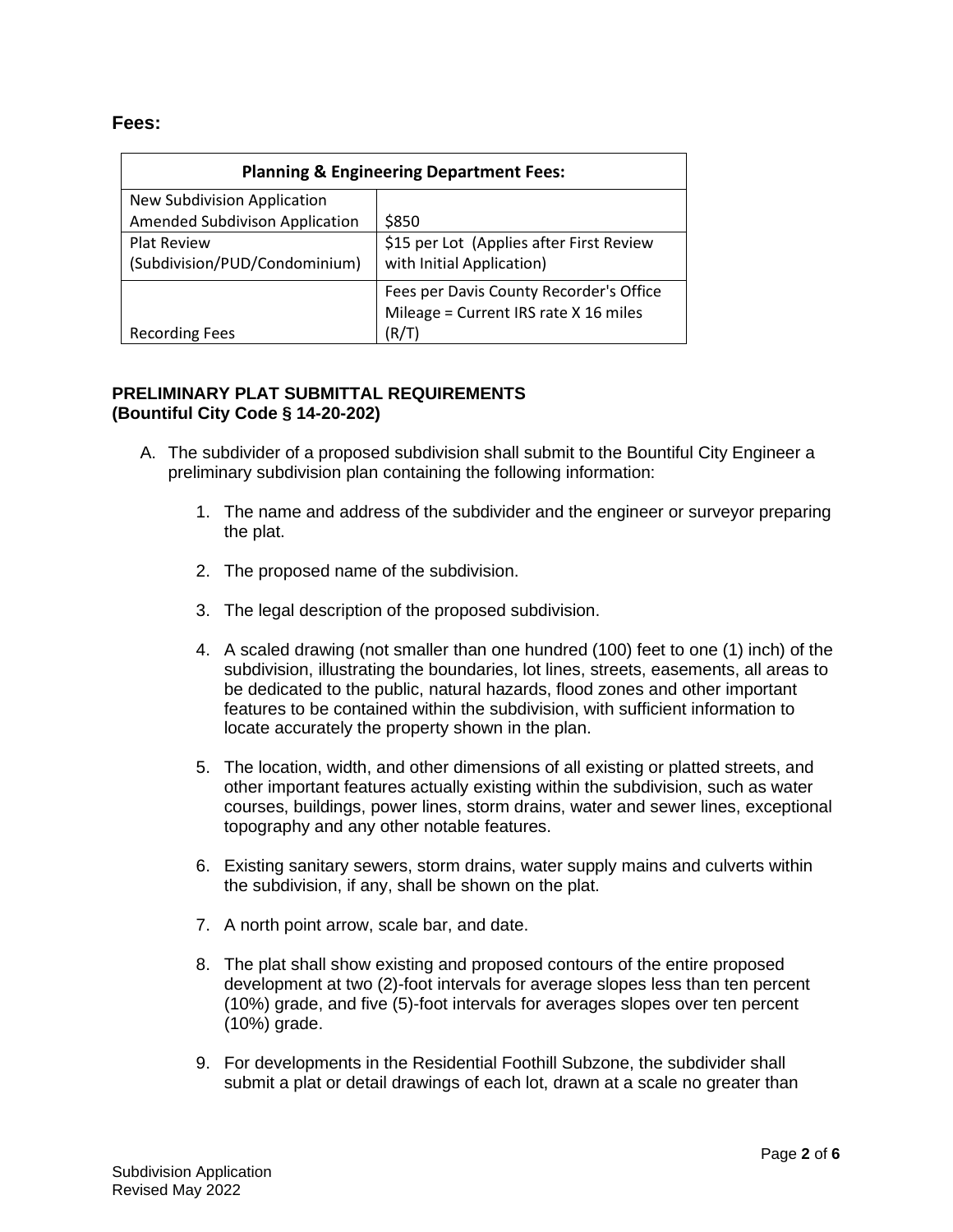1"=10', with contours at two (2) foot intervals, showing precisely for each lot the following:

- i. The "usable land" as defined in this Title, and
- ii. The "minimum building pad" as defined in this Title.

10. All information required by §10-9a-603 of the Utah State Code.

- B. The subdivision plat shall be furnished to the City Engineer by the subdivider in such a number of copies as the City Engineer shall reasonably require.
- C. If the subdivision being submitted is only one phase of a larger development, then the entire intended subdivision shall be submitted to the City Engineer. It shall illustrate the total subdivision intended, including the street system envisioned for the entire area.

#### **FINAL SUBDIVISION PLAT SUBMITTAL REQUIREMENTS (Bountiful City Code § 14-20-204)**

- A. After receiving preliminary approval, the subdivider shall prepare and submit to the City Engineer a final subdivision plat, and in such a number of copies as the City Engineer shall reasonably require.
- B. A final subdivision plat shall meet the following requirements:
	- 1. It shall consist of a sheet of approved tracing linen or Mylar, to the outside or trim line dimension of nineteen (19) by thirty (30) inches.
	- 2. The borderline of the plan shall be drawn in heavy lines, leaving a space of at least one-half inch margin on all four sides.
	- 3. The top of the drawing must face either north or west, whichever best accommodates the drawing.
	- 4. All lines, dimensions and markings shall be made on the tracing linen with approved waterproof black India drawing ink.
	- 5. The plat shall be made to a scale large enough to clearly show all detail, and in any case not smaller than one hundred feet to the inch.
	- 6. Workmanship on the drawings shall be neat, clean-cut and readable.
	- 7. The plat shall contain all of the information and signature blocks required in this ordinance.
- C. A final subdivision plat shall contain the following information:
	- 1. The proposed name of the subdivision.
	- 2. The legal description of the proposed subdivision.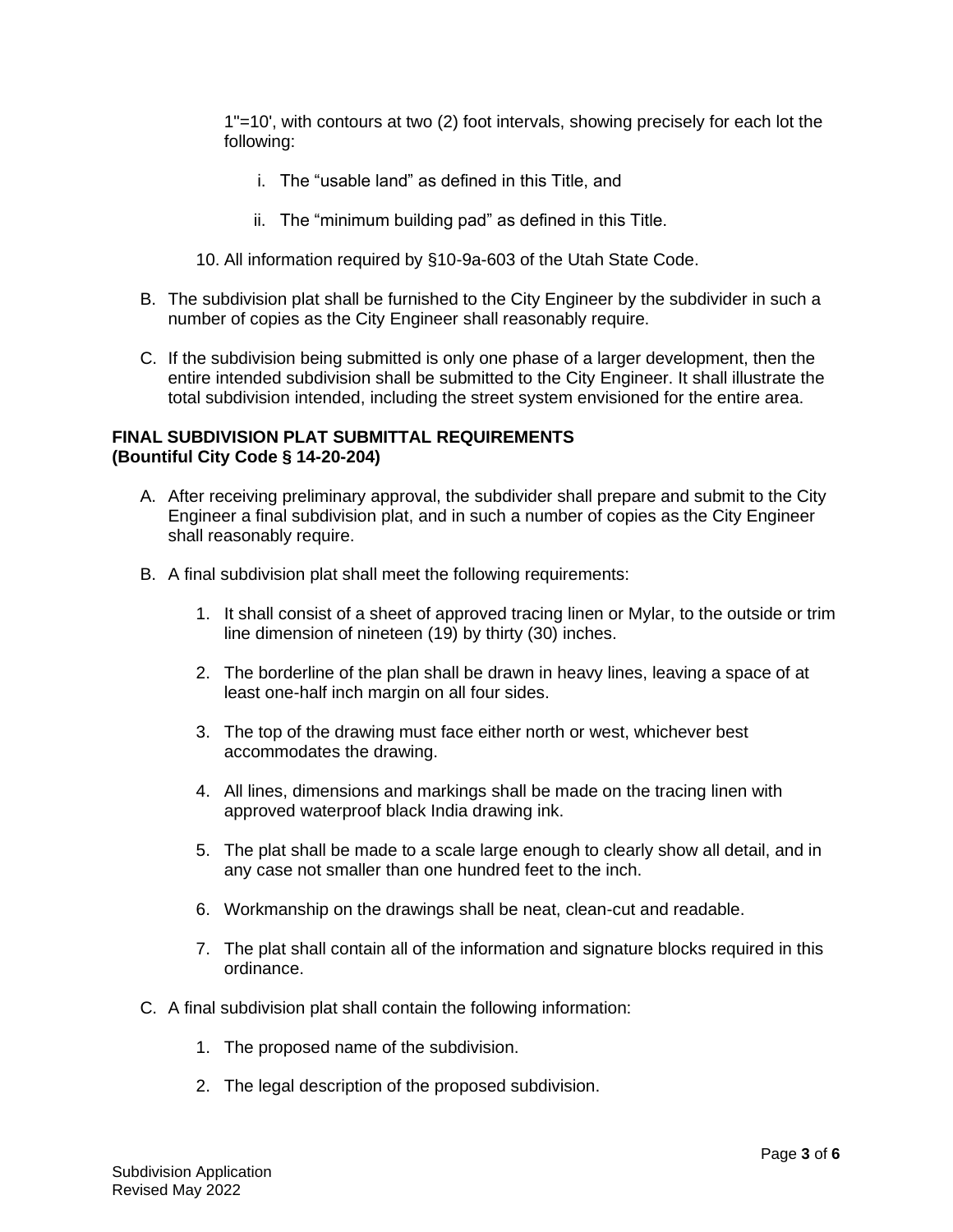- 3. A scaled drawing (not smaller than one hundred (100) feet to one inch) of the subdivision, illustrating the boundaries, lot lines, streets, easements, usable land and minimum building pad locations, when required, all areas to be dedicated to the public, and other important features to be contained within the subdivision, with sufficient information to locate accurately the property shown in the plat.
- 4. A north point, scale bar and date.
- 5. Signature blocks for every owner of an interest in the property, utilities supervisors, the City Planning Director (who shall sign for the Planning Commission), the City Engineer, the City Attorney, and the Mayor and City Recorder. All signatures by owners or other holders of interest in the property shall be notarized, in the following or similar language: "This instrument was acknowledged before me this (date) by (person acknowledging, title or representative, capacity, if any)."
- 6. An owner's dedication to the public of all public ways and rights given in the subdivision, in the following or similar language: "We, the undersigned owners of the above-described land, having caused the same to the subdivided into lots and streets to be known as  $\qquad \qquad$  subdivision, do hereby dedicate for the perpetual use of the public all parcels of land shown on this plat as intended for public use, and do warrant to the City that the same are free of all encumbrances that could interfere with their use as herein dedicated."
- 7. A consent to dedication signed by all other holders of an interest in the property, including trust deed holders, in the following or similar language: "We, the undersigned holders of a trust deed on the above-described land, which is dated and recorded at Book and Page and records of Davis County, do hereby consent to the creation of this subdivision, and do hereby consent to the Owner's Dedication stated on this plat, and do hereby join in the dedication to the perpetual use of the public all parcels shown as intended for public use."
- 8. A Certificate of Survey from a registered land surveyor.
- 9. For subdivisions within the Residential Foothill Zone:
	- i. A statement on the face of the plat by the subdivider certifying to the City and to the public that all lots within the subdivision contain a minimum building pad as defined in the Bountiful City Code, and
	- ii. A statement on the face of the plat that slopes of thirty percent (30%) or greater are not usable and may not be disturbed excavated or used for construction.
- 10. A six (6) inch by three (3) inch space in the lower right corner of the drawing for recording information.
- D. In order to obtain final approval, the subdivider must:
	- 1. Submit a subdivision plat as described herein;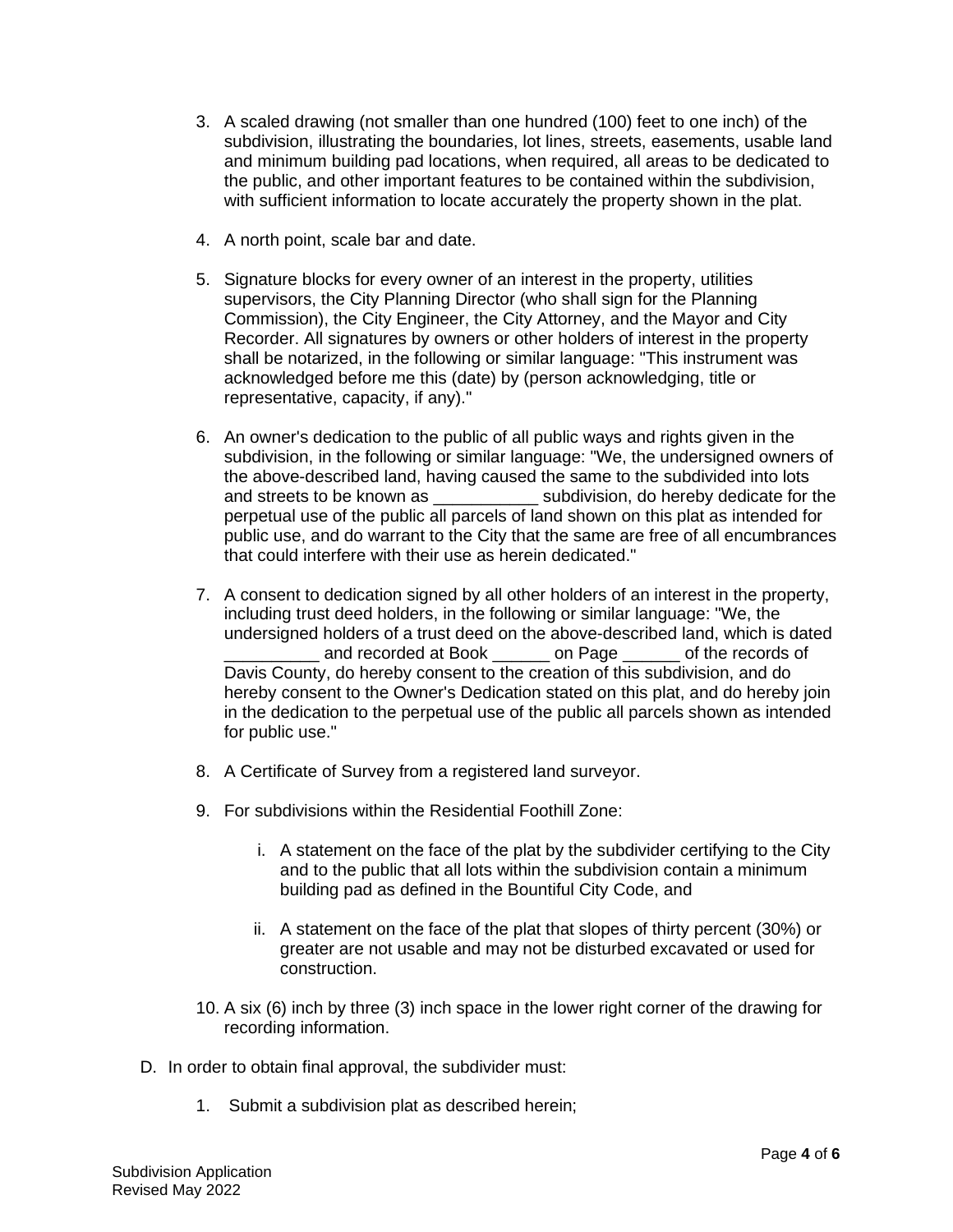- 2. Comply with any stated conditions attached to the preliminary approval;
- 3. Submit to the City a reliable title report reflecting the exact description of the subdivision, and stating all matters of record affecting title to that land;
- 4. Submit finished engineering construction drawing for all site improvements including, but not limited to, streets, sewer, water, irrigation, storm drainage, erosion and landscaping.
- 5. Pay all required fees as shall be required by resolution of the City Council.